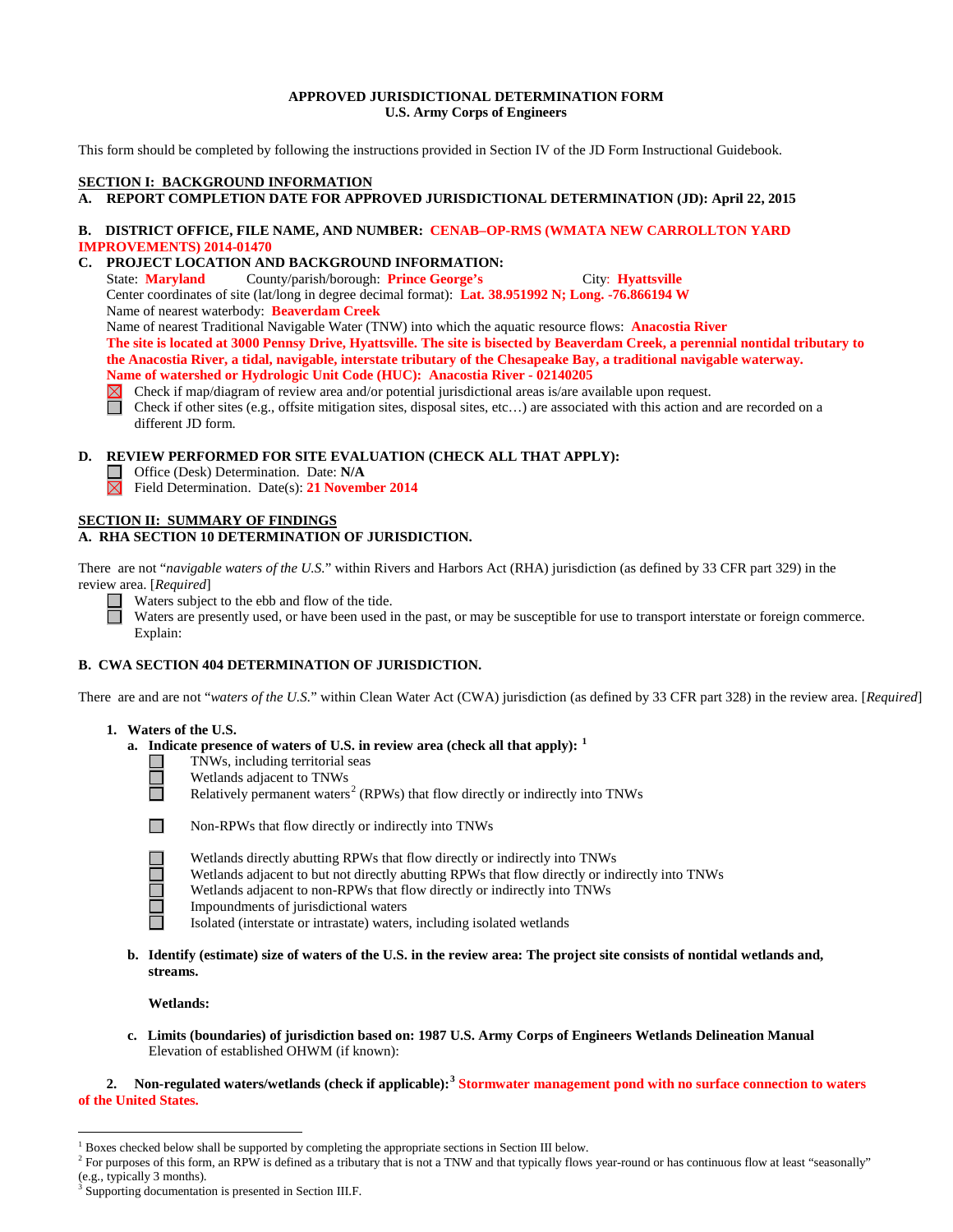□ Potentially jurisdictional waters and/or wetlands were assessed within the review area and determined not to be jurisdictional. Explain: N/A

#### **SECTION III: CWA ANALYSIS**

## **A. TNWs AND WETLANDS ADJACENT TO TNWs**

**The agencies will assert jurisdiction over TNWs and wetlands adjacent to TNWs. If the aquatic resource is a TNW, complete Section III.A.1 and Section III.D.1. only; if the aquatic resource is a wetland adjacent to a TNW, complete Sections III.A.1 and 2 and Section III.D.1.; otherwise, see Section III.B below**.

**1. TNW** 

Identify TNW:

Summarize rationale supporting determination:

#### **2. Wetland adjacent to TNW**

Summarize rationale supporting conclusion that wetland is "adjacent":

#### **B. CHARACTERISTICS OF TRIBUTARY (THAT IS NOT A TNW) AND ITS ADJACENT WETLANDS (IF ANY):**

**This section summarizes information regarding characteristics of the tributary and its adjacent wetlands, if any, and it helps determine whether or not the standards for jurisdiction established under Rapanos have been met.** 

**The agencies will assert jurisdiction over non-navigable tributaries of TNWs where the tributaries are "relatively permanent waters" (RPWs), i.e. tributaries that typically flow year-round or have continuous flow at least seasonally (e.g., typically 3 months). A wetland that directly abuts an RPW is also jurisdictional. If the aquatic resource is not a TNW, but has year-round (perennial) flow, skip to Section III.D.2. If the aquatic resource is a wetland directly abutting a tributary with perennial flow, skip to Section III.D.4.**

**A wetland that is adjacent to but that does not directly abut an RPW requires a significant nexus evaluation. Corps districts and EPA regions will include in the record any available information that documents the existence of a significant nexus between a relatively permanent tributary that is not perennial (and its adjacent wetlands if any) and a traditional navigable water, even though a significant nexus finding is not required as a matter of law.**

**If the waterbody[4](#page-1-0) is not an RPW, or a wetland directly abutting an RPW, a JD will require additional data to determine if the waterbody has a significant nexus with a TNW. If the tributary has adjacent wetlands, the significant nexus evaluation must consider the tributary in combination with all of its adjacent wetlands. This significant nexus evaluation that combines, for analytical purposes, the tributary and all of its adjacent wetlands is used whether the review area identified in the JD request is the tributary, or its adjacent wetlands, or both. If the JD covers a tributary with adjacent wetlands, complete Section III.B.1 for the tributary, Section III.B.2 for any onsite wetlands, and Section III.B.3 for all wetlands adjacent to that tributary, both onsite and offsite. The determination whether a significant nexus exists is determined in Section III.C below.**

#### **1. Characteristics of non-TNWs that flow directly or indirectly into TNW**

- **(i) General Area Conditions:** Watershed size: Drainage area:
	- Average annual rainfall Average annual snowfall:

### **(ii) Physical Characteristics:**

**.**

(a) Relationship with TNW: Tributary flows directly into TNW. Tributary flows through **Pick List** tributaries before entering TNW.

Project waters are river miles from TNW. Project waters are river miles from RPW. Project waters are aerial (straight) miles from TNW. Project waters are aerial (straight) miles from RPW. Project waters cross or serve as state boundaries. Explain:

<span id="page-1-0"></span> <sup>4</sup> Note that the Instructional Guidebook contains additional information regarding swales, ditches, washes, and erosional features generally and in the arid West.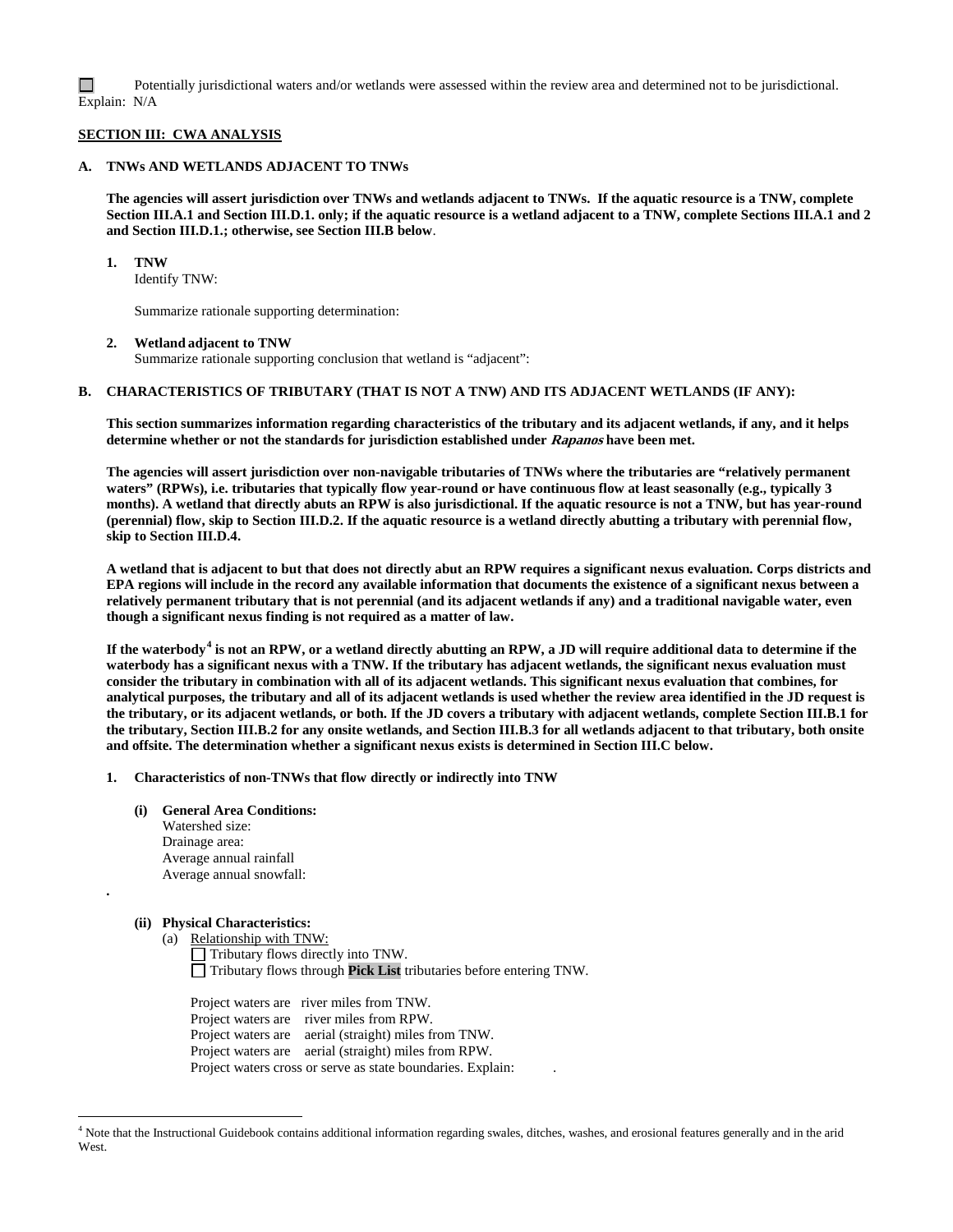Identify flow route to  $TNW<sup>5</sup>$  $TNW<sup>5</sup>$  $TNW<sup>5</sup>$ : Tributary stream order, if known:

| (b) | General Tributary Characteristics (check all that apply): |         |  |  |
|-----|-----------------------------------------------------------|---------|--|--|
|     | <b>Tributary</b> is:                                      | Natural |  |  |

Artificial (man-made). Explain:

Manipulated (man-altered). Explain: Hydrology altered by berm at head of the channels.

**Tributary** properties with respect to top of bank (estimate):

| Average width:       |
|----------------------|
| Average depth:       |
| Average side slopes: |

| Primary tributary substrate composition (check all that apply): |                                  |  |  |
|-----------------------------------------------------------------|----------------------------------|--|--|
| $\Box$ Silts                                                    | Sands                            |  |  |
| $\Box$ Cobbles                                                  | $\Box$ Gravel                    |  |  |
| $\Box$ Bedrock                                                  | $\Box$ Vegetation. Type/% cover: |  |  |

Other. Explain:

T Concrete  $\Box$  Muck

Tributary condition/stability [e.g., highly eroding, sloughing banks]. Explain: Tributary geometry: Tributary gradient (approximate average slope):

(c) Flow:

Tributary provides for:

Estimate average number of flow events in review area/year

Describe flow regime:

Other information on duration and volume: Unknown

Surface flow is: Characteristics: Rainfall driven.

Subsurface flow:

□ Dye (or other) test performed: N/A.

 $Tribitrary has (check all that apply):$ 

| THOULATY HAS (CHECK All that apply).                                                                                                                                                    |                                                                                                                                                                                                                                                             |
|-----------------------------------------------------------------------------------------------------------------------------------------------------------------------------------------|-------------------------------------------------------------------------------------------------------------------------------------------------------------------------------------------------------------------------------------------------------------|
| Bed and banks                                                                                                                                                                           |                                                                                                                                                                                                                                                             |
| $OHWM6$ (check all indicators that apply):                                                                                                                                              |                                                                                                                                                                                                                                                             |
| clear, natural line impressed on the bank                                                                                                                                               | the presence of litter and debris                                                                                                                                                                                                                           |
| changes in the character of soil                                                                                                                                                        | destruction of terrestrial vegetation                                                                                                                                                                                                                       |
| shelving                                                                                                                                                                                | the presence of wrack line                                                                                                                                                                                                                                  |
| vegetation matted down, bent, or absent                                                                                                                                                 | sediment sorting                                                                                                                                                                                                                                            |
| leaf litter disturbed or washed away                                                                                                                                                    | scour                                                                                                                                                                                                                                                       |
| sediment deposition                                                                                                                                                                     | multiple observed or predicted flow events                                                                                                                                                                                                                  |
| water staining                                                                                                                                                                          | abrupt change in plant community                                                                                                                                                                                                                            |
| other (list):                                                                                                                                                                           |                                                                                                                                                                                                                                                             |
| Discontinuous OHWM. <sup>7</sup> Explain: N/A.                                                                                                                                          |                                                                                                                                                                                                                                                             |
| High Tide Line indicated by:<br>oil or scum line along shore objects<br>fine shell or debris deposits (foreshore)<br>physical markings/characteristics<br>tidal gauges<br>other (list): | If factors other than the OHWM were used to determine lateral extent of CWA jurisdiction (check all that apply):<br>Mean High Water Mark indicated by:<br>survey to available datum;<br>physical markings;<br>vegetation lines/changes in vegetation types. |

<span id="page-2-2"></span><span id="page-2-1"></span><span id="page-2-0"></span><sup>&</sup>lt;sup>5</sup> Flow route can be described by identifying, e.g., tributary a, which flows through the review area, to flow into tributary b, which then flows into TNW. <sup>6</sup>A natural or man-made discontinuity in the OHWM does not necessarily sever jurisdiction (e.g., where the stream temporarily flows underground, or where the OHWM has been removed by development or agricultural practices). Where there is a break in the OHWM that is unrelated to the waterbody's flow regime (e.g., flow over a rock outcrop or through a culvert), the agencies will look for indicators of flow above and below the break <sup>7</sup>  $7$ Ibid.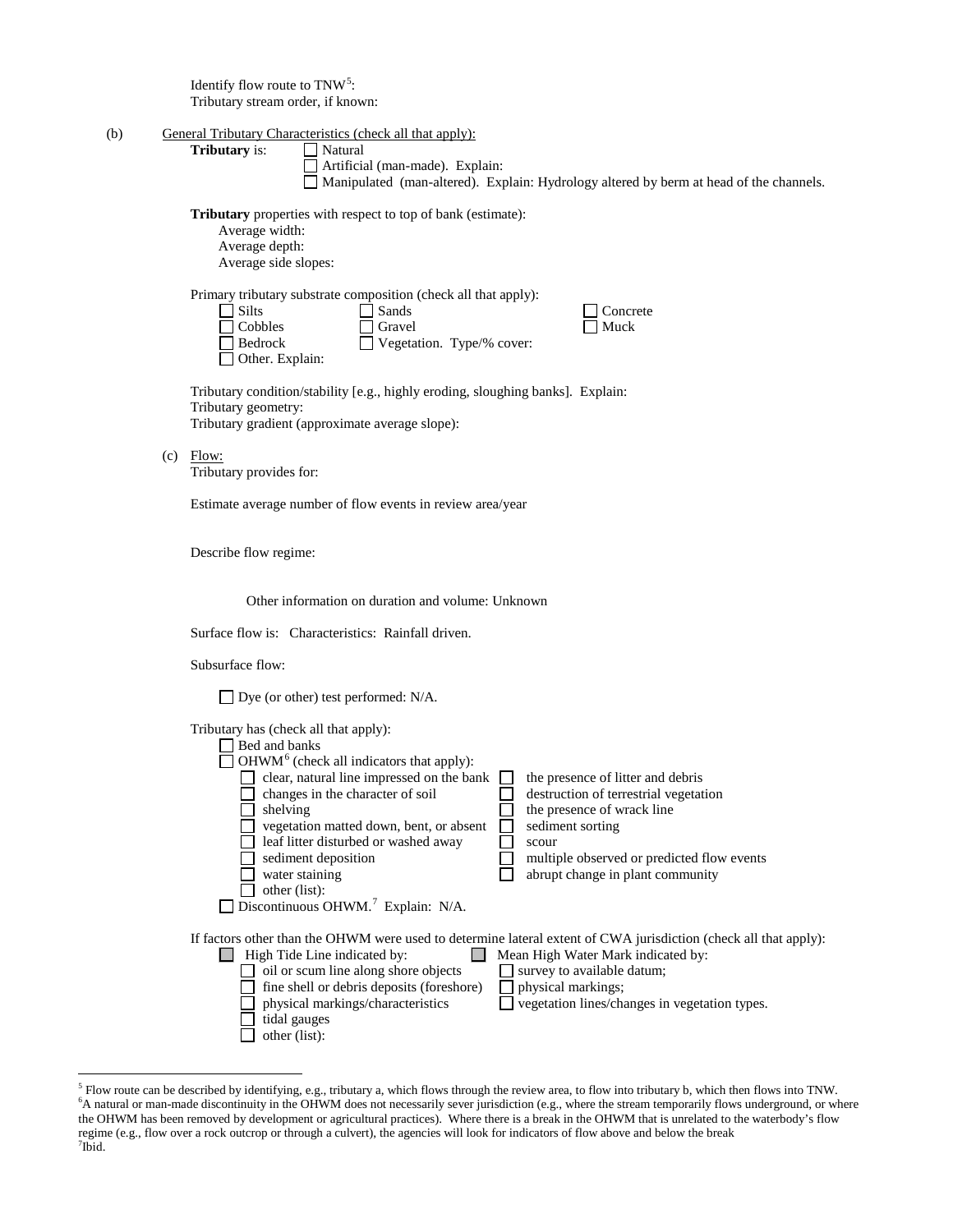## **(iii) Chemical Characteristics:**

Characterize tributary (e.g., water color is clear, discolored, oily film; water quality; general watershed characteristics, etc.). Explain: None

Identify specific pollutants, if known:

#### **(iv) Biological Characteristics. Channel supports (check all that apply):**

Riparian corridor. Characteristics (type, average width):

- Wetland fringe. Characteristics:
- **Habitat for:** 
	- Federally Listed species. Explain findings:
	- $\Box$  Fish/spawn areas. Explain findings:
	- $\Box$  Other environmentally-sensitive species. Explain findings:
	- $\Box$  Aquatic/wildlife diversity. Explain findings:

#### **2. Characteristics of wetlands adjacent to non-TNW that flow directly or indirectly into TNW**

#### **(i) Physical Characteristics:**

- (a) General Wetland Characteristics:
	- Properties:

Wetland size:

Wetland type.

Wetland quality. Explain: **Refer to Section IV.B.**

Project wetlands cross or serve as state boundaries. Explain: **N/A**.

(b) General Flow Relationship with Non-TNW: Flow is: Explain:

Surface flow is**:** 

Characteristics:

Subsurface flow:Explain findings: Dye (or other) test performed:

## (c) Wetland Adjacency Determination with Non-TNW:

- $\Box$  Directly abutting
- $\Box$  Not directly abutting
	- Discrete wetland hydrologic connection. Explain:
	- Ecological connection. Explain:
	- $\Box$  Separated by berm/barrier. Explain:

#### (d) Proximity (Relationship) to TNW

Project wetlands are river miles from TNW. Project waters are aerial (straight) miles from TNW. Flow is from: Estimate approximate location of wetland as within the floodplain.

#### **(ii) Chemical Characteristics:**

Characterize wetland system (e.g., water color is clear, brown, oil film on surface; water quality; general watershed characteristics; etc.). Explain:

Identify specific pollutants, if known:

## **(iii) Biological Characteristics. Wetland supports (check all that apply):**

- $\Box$  Riparian buffer. Characteristics (type, average width):
- Vegetation type/percent cover. Explain:
	- $\overline{\phantom{a}}$ Habitat for:
	- Federally Listed species. Explain findings:
	- Fish/spawn areas. Explain findings:
	- Other environmentally-sensitive species. Explain findings:
	- Aquatic/wildlife diversity. Explain findings:

## **3. Characteristics of all wetlands adjacent to the tributary (if any)**

All wetland(s) being considered in the cumulative analysis:

Approximately acres in total are being considered in the cumulative analysis.

For each wetland, specify the following:

| Directly abuts? (Y/N) | Size (in acres) | Directly abuts? $(Y/N)$ | Size (in acres) |
|-----------------------|-----------------|-------------------------|-----------------|
|-----------------------|-----------------|-------------------------|-----------------|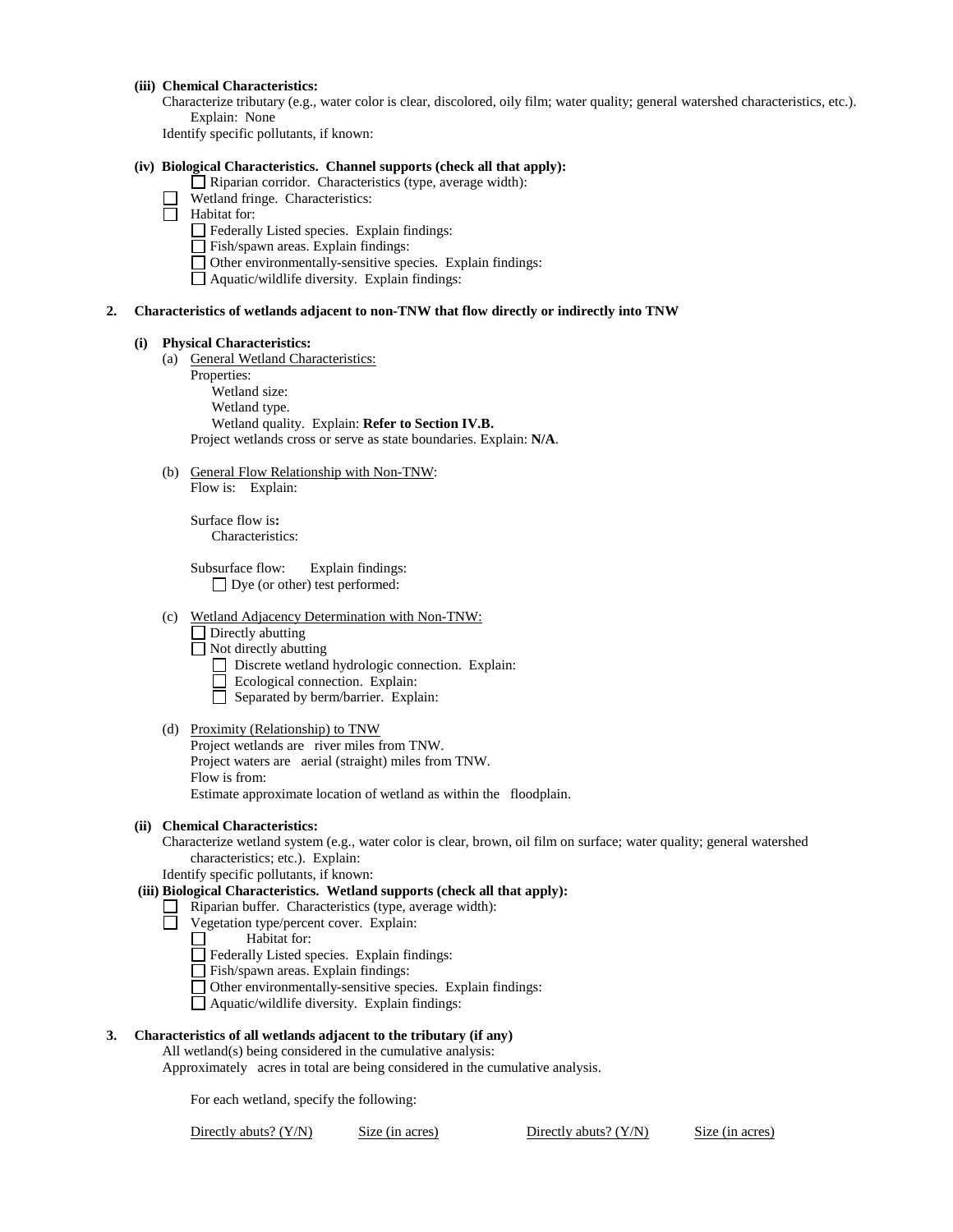Summarize overall biological, chemical and physical functions being performed: **Refer to Section IV.B.**

### **C. SIGNIFICANT NEXUS DETERMINATION**

**A significant nexus analysis will assess the flow characteristics and functions of the tributary itself and the functions performed by any wetlands adjacent to the tributary to determine if they significantly affect the chemical, physical, and biological integrity of a TNW. For each of the following situations, a significant nexus exists if the tributary, in combination with all of its adjacent wetlands, has more than a speculative or insubstantial effect on the chemical, physical and/or biological integrity of a TNW. Considerations when evaluating significant nexus include, but are not limited to the volume, duration, and frequency of the flow of water in the tributary and its proximity to a TNW, and the functions performed by the tributary and all its adjacent wetlands. It is not appropriate to determine significant nexus based solely on any specific threshold of distance (e.g. between a tributary and its adjacent wetland or between a tributary and the TNW). Similarly, the fact an adjacent wetland lies within or outside of a floodplain is not solely determinative of significant nexus.** 

## **Draw connections between the features documented and the effects on the TNW, as identified in the** *Rapanos* **Guidance and discussed in the Instructional Guidebook. Factors to consider include, for example:**

- Does the tributary, in combination with its adjacent wetlands (if any), have the capacity to carry pollutants or flood waters to TNWs, or to reduce the amount of pollutants or flood waters reaching a TNW?
- Does the tributary, in combination with its adjacent wetlands (if any), provide habitat and lifecycle support functions for fish and other species, such as feeding, nesting, spawning, or rearing young for species that are present in the TNW?
- Does the tributary, in combination with its adjacent wetlands (if any), have the capacity to transfer nutrients and organic carbon that support downstream foodwebs?
- Does the tributary, in combination with its adjacent wetlands (if any), have other relationships to the physical, chemical, or biological integrity of the TNW?

## **Note: the above list of considerations is not inclusive and other functions observed or known to occur should be documented below:**

- **1. Significant nexus findings for non-RPW that has no adjacent wetlands and flows directly or indirectly into TNWs.** Explain findings of presence or absence of significant nexus below, based on the tributary itself, then go to Section III.D: Tributaries have capacity to carry pollutants or rain flood waters from existing rail yard and tracks directly into tributary to TNW.
- **2. Significant nexus findings for non-RPW and its adjacent wetlands, where the non-RPW flows directly or indirectly into TNWs.** Explain findings of presence or absence of significant nexus below, based on the tributary in combination with all of its adjacent wetlands, then go to Section III.D:
- **3. Significant nexus findings for wetlands adjacent to an RPW but that do not directly abut the RPW.** Explain findings of presence or absence of significant nexus below, based on the tributary in combination with all of its adjacent wetlands, then go to Section III.D:

## **D. DETERMINATIONS OF JURISDICTIONAL FINDINGS. THE SUBJECT WATERS/WETLANDS ARE (CHECK ALL THAT APPLY):**

- **1. TNWs and Adjacent Wetlands.** Check all that apply and provide size estimates in review area:  $\Box$  TNWs:
	- Wetlands adjacent to TNWs:

## **2. RPWs that flow directly or indirectly into TNWs.**

- Tributaries of TNWs where tributaries typically flow year-round are jurisdictional. Provide data and rationale indicating that tributary is perennial:
- $\Box$  Tributaries of TNW where tributaries have continuous flow "seasonally" (e.g., typically three months each year) are jurisdictional. Data supporting this conclusion is provided at Section III.B. Provide rationale indicating that tributary flows seasonally:

Provide estimates for jurisdictional waters in the review area (check all that apply):

 $\Box$  Tributary waters:

□ Other non-wetland waters: acres.

Identify type(s) of waters:

## <span id="page-4-0"></span>**3. Non-RPWs[8](#page-4-0) that flow directly or indirectly into TNWs.**

Waterbody that is not a TNW or an RPW, but flows directly or indirectly into a TNW, and it has a significant nexus with a TNW is jurisdictional. Data supporting this conclusion is provided at Section III.C.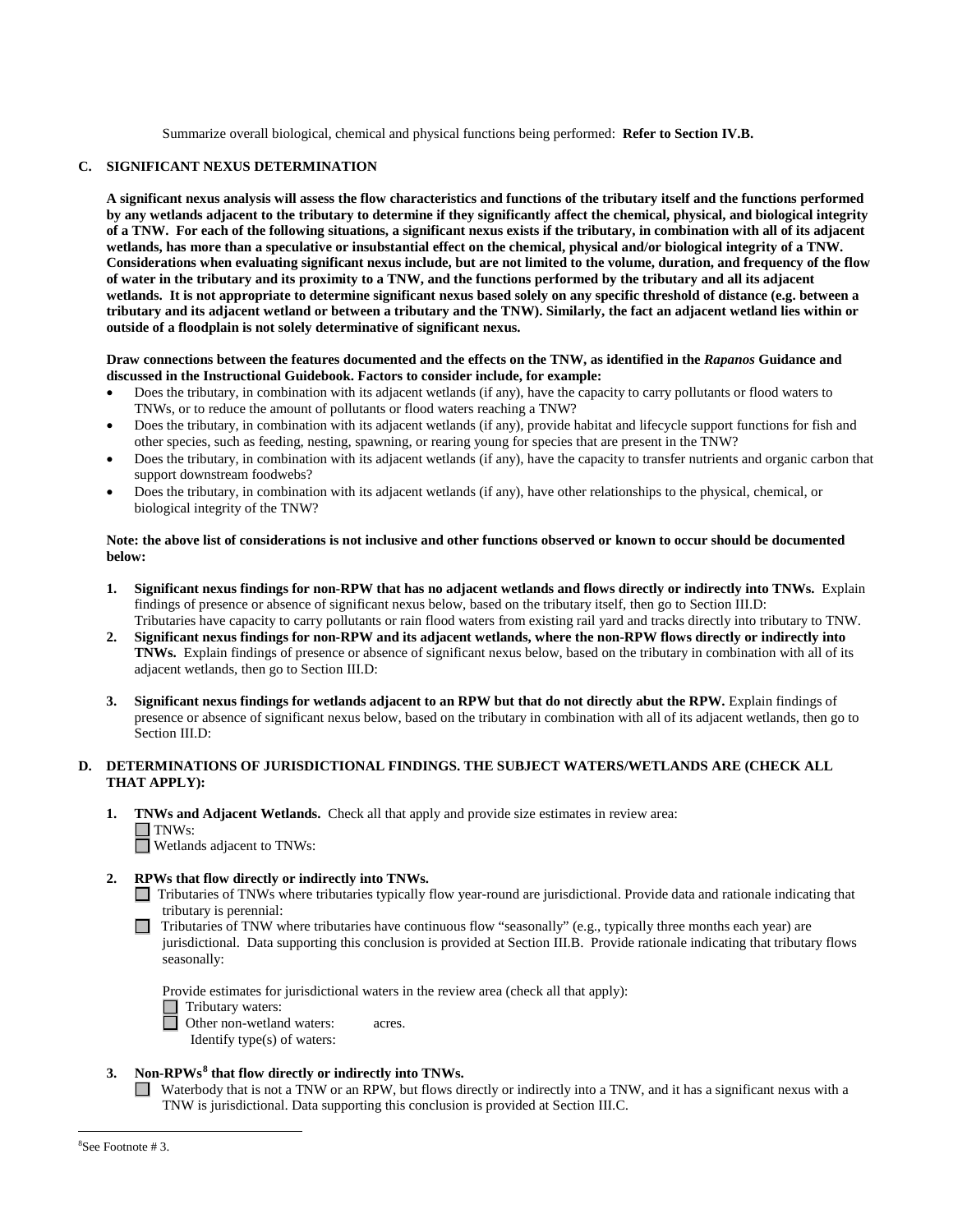Provide estimates for jurisdictional waters within the review area (check all that apply):

- $\Box$  Tributary waters:
- □ Other non-wetland waters:
	- Identify type(s) of waters:
- **4. Wetlands directly abutting an RPW that flow directly or indirectly into TNWs.** 
	- Wetlands directly abut RPW and thus are jurisdictional as adjacent wetlands.
		- Wetlands directly abutting an RPW where tributaries typically flow year-round. Provide data and rationale indicating that tributary is perennial in Section III.D.2, above.

Provide rationale indicating that wetland is directly abutting an RPW:

Wetlands directly abutting an RPW where tributaries typically flow "seasonally." Provide data indicating that tributary is seasonal in Section III.B and rationale in Section III.D.2, above. Provide rationale indicating that wetland is directly abutting an RPW:

Provide acreage estimates for jurisdictional wetlands in the review area: **204 square feet of abutting wetlands.**

#### **5. Wetlands adjacent to but not directly abutting an RPW that flow directly or indirectly into TNWs.**

Wetlands that do not directly abut an RPW, but when considered in combination with the tributary to which they are adjacent and with similarly situated adjacent wetlands, have a significant nexus with a TNW are jurisidictional. Data supporting this conclusion is provided at Section III.C.

Provide acreage estimates for jurisdictional wetlands in the review area:

#### **6. Wetlands adjacent to non-RPWs that flow directly or indirectly into TNWs.**

Wetlands adjacent to such waters, and have when considered in combination with the tributary to which they are adjacent and with similarly situated adjacent wetlands, have a significant nexus with a TNW are jurisdictional. Data supporting this conclusion is provided at Section III.C.

Provide estimates for jurisdictional wetlands in the review area:

#### **7. Impoundments of jurisdictional waters.[9](#page-5-0)**

- As a general rule, the impoundment of a jurisdictional tributary remains jurisdictional.
	- Demonstrate that impoundment was created from "waters of the U.S.," or
	- Demonstrate that water meets the criteria for one of the categories presented above (1-6), or
- $\Box$ Demonstrate that water is isolated with a nexus to commerce (see E below).

### **E. ISOLATED [INTERSTATE OR INTRA-STATE] WATERS, INCLUDING ISOLATED WETLANDS, THE USE, DEGRADATION OR DESTRUCTION OF WHICH COULD AFFECT INTERSTATE COMMERCE, INCLUDING ANY SUCH WATERS (CHECK ALL THAT APPLY):[10](#page-5-1)**

- which are or could be used by interstate or foreign travelers for recreational or other purposes.
- from which fish or shellfish are or could be taken and sold in interstate or foreign commerce.
- which are or could be used for industrial purposes by industries in interstate commerce.
- Interstate isolated waters.Explain:
- □ Other factors. Explain:

#### **Identify water body and summarize rationale supporting determination:**

Provide estimates for jurisdictional waters in the review area (check all that apply): Tributary waters:

- Other non-wetland waters:
	- Identify type(s) of waters:
- Wetlands:

## **F. NON-JURISDICTIONAL WATERS, INCLUDING WETLANDS (CHECK ALL THAT APPLY):**

- If potential wetlands were assessed within the review area, these areas did not meet the criteria in the 1987 Corps of Engineers Wetland Delineation Manual and/or appropriate Regional Supplements.
- Review area included isolated waters with no substantial nexus to interstate (or foreign) commerce.

<span id="page-5-0"></span><sup>&</sup>lt;sup>9</sup> To complete the analysis refer to the key in Section III.D.6 of the Instructional Guidebook.

<span id="page-5-1"></span><sup>&</sup>lt;sup>10</sup> Prior to asserting or declining CWA jurisdiction based solely on this category, Corps Districts will elevate the action to Corps and EPA HQ for **review consistent with the process described in the Corps/EPA** *Memorandum Regarding CWA Act Jurisdiction Following Rapanos.*